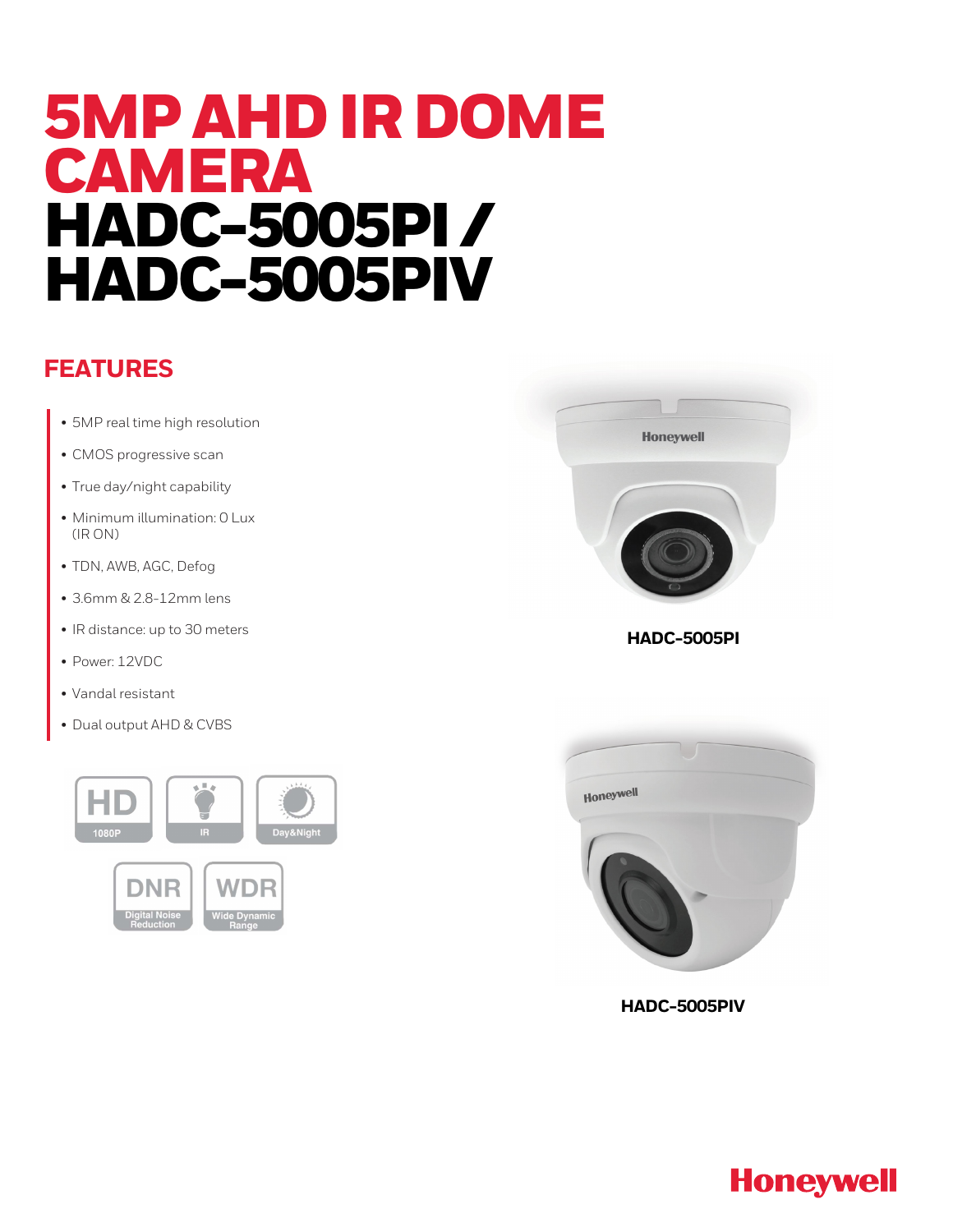## **HADC-5005PI / HADC-5005PIV**

#### **5MP AHD IR DOME CAMERA**

#### **TECHNICAL SPECIFICATIONS**

| <b>Part Code</b>             | <b>HABC-5005PI</b>                                                       | <b>HABC-5005PIV</b> |
|------------------------------|--------------------------------------------------------------------------|---------------------|
| System                       |                                                                          |                     |
| Video Standard               | PAL/NTSC                                                                 |                     |
| Scanning System              | Progressive                                                              |                     |
| Image Sensor                 | 1/2.5" CMOS sensor                                                       |                     |
| Resolution                   | 5M                                                                       |                     |
| Number of Pixels             | 5M:2592*1944                                                             |                     |
| Minimum Illumination         | 0.01Lux BW, 0 Lux IR                                                     |                     |
| Video Output                 | AHD BNC, CVBS terminal                                                   |                     |
| Video Frame Rate             | 20 - 30 fps (PAL/NTSC)                                                   |                     |
| RF Option                    | Internal                                                                 |                     |
| Automatic Electronic Shutter | AUTO, PAL:1/25 s~1/10,000 s NTSC: 1/30 s to<br>1/10,000s                 |                     |
| Lens Type                    | 3.6 mm                                                                   | $2.8 - 12$ mm       |
| IR LEDS                      | $14\mu \times 18$ PCS                                                    | $14\mu$ x 24PCS     |
| IR Illumination Distance     | Up to 20 M                                                               | Up to 30 M          |
| SNR                          | $>50$ dB                                                                 |                     |
| Day/Night                    | Yes                                                                      |                     |
| Automatic Gain Control       | Auto                                                                     |                     |
| White Balance                | Auto / Manual                                                            |                     |
| Digital Noise Reduction      | Yes                                                                      |                     |
| <b>WDR</b>                   | Yes                                                                      |                     |
| <b>OSD</b>                   | Yes                                                                      |                     |
| Electrical                   |                                                                          |                     |
| Input Voltage                | DC12V±10%,<br>550mA                                                      | DC12V±10%,<br>750mA |
| Power Consumption            | $6W \pm 10\%$                                                            |                     |
| Mechanical                   |                                                                          |                     |
| Dimensions                   | 93(W) x 74(H) mm                                                         | 119 (W) x 98 (H) mm |
| Weight                       | 400 g                                                                    | 800g                |
| Construction                 | Metal Housing                                                            |                     |
| Connectors                   | Video output: AHD BNC connector; CVBS terminal, Power input: 2.1 mm plug |                     |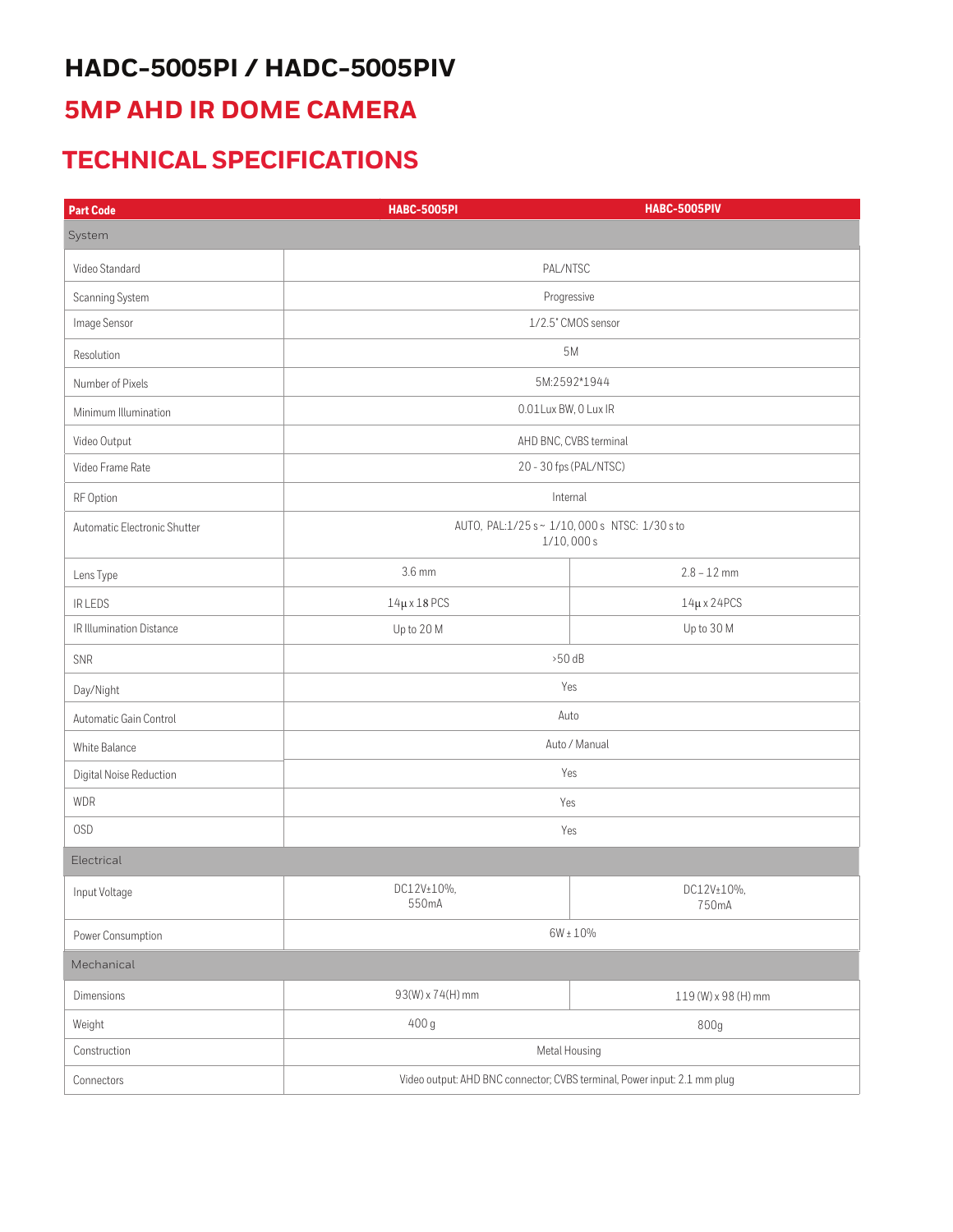#### **HADC-5005PI / HADC-5005PIV**

#### **5 MP AHD IR Bullet Cameras**

| Environmental                |                                    |  |
|------------------------------|------------------------------------|--|
| <b>Operating Temperature</b> | $-10^{\circ}$ C ~ +60 $^{\circ}$ C |  |
| Relative Humidity            | 95% Max                            |  |
| IP Rating                    | IP <sub>67</sub>                   |  |
| Regulatory                   |                                    |  |
| Certification                | CE                                 |  |
| <b>System Compatibility</b>  |                                    |  |
| Compatible DVR               | AHD DVR                            |  |

Note: Honeywell reserves the right, without notification, to make changes in product design and/or specifications.

### **Dimensions (mm)**

#### **HADC-5005PI**





#### **HADC-5005PIV**